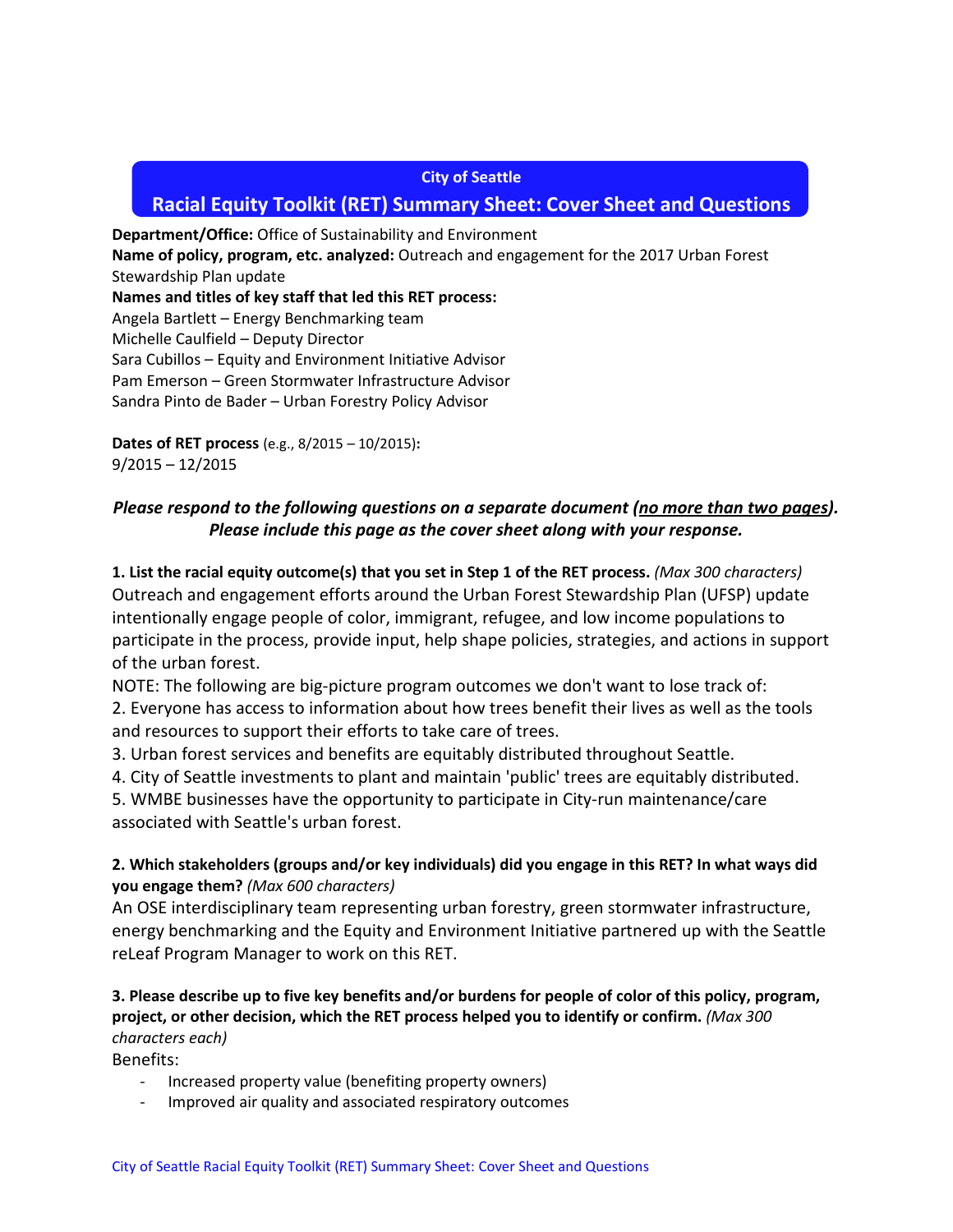- Stress reduction and overall well-being
- Reduced heat island effect and associated heat-related illness
- Opportunity to create jobs and economic development related to tree maintenance and/or tree preservation

#### Burdens:

- Increased property value (impacting renters)
- Tree maintenance (leaf raking, watering, pruning)
- Competing uses: solar access, daylight access, perceived housing conflicts, garden space
- Risk of trees falling or limbs falling (risk of property damage and power outages)
- Sidewalk heaving (safety)

# **4. Please describe up to five key actions – things that you will do differently or begin to do now – of this policy, program, project, or other decision, which will increase opportunity and/or minimize harm for people of color.** *(Max 300 characters each)*

There wasn't a robust O/E process to gather input from target populations in the last UFSP update. Without inclusive O/E the City is not hearing from people of color, immigrant, refugee, and low income populations and is creating policies that may not address the real needs of those communities.

- 1. The updated Urban Forest Stewardship Plan specifically addresses equity issues and recommends equity actions based on the research and engagement done through the update process.
- 2. Move from an outreach to an inclusive engagement process to learn of opportunities to better serve historically underrepresented communities. Engaging the community with an RSJI lens will inform policies and strategies in the updated plan.
- 3. Include dedicated funding to create and implement an outreach and engagement plan/strategy. Include focus groups as a means to engage target populations.
- 4. Determine whether translation and interpretation services will be needed to effectively involve underrepresented communities in the plan update process and provide opportunities for target populations to provide input, help shape policies, strategies, and actions in support of the urban forest.
- 5. Increase access to information for target populations about how trees benefit their lives as well as the tools and resources to support their efforts to take care of trees. Identify data gaps and find ways to acquire it.

### **5. How will leadership ensure implementation of the actions described in question 4?** *(Max 800 characters)*

OSE will lead the UFSP update and will work with the Urban Forest IDT to ensure that the key actions identified as part of this RET are applied.

# **6. How have/will you report back to your stakeholders? (This includes the people who were directly engaged in this RET process, those who will be affected by decisions made, and other departments or divisions impacted by the RET findings and the actions described in question 4.)** *(Max 800 characters)*

OSE will apply this RET to the next UFSP update and will partner with the Equity and Environment Initiative Community Partners Steering Committee, district councils, faith-based organizations, and